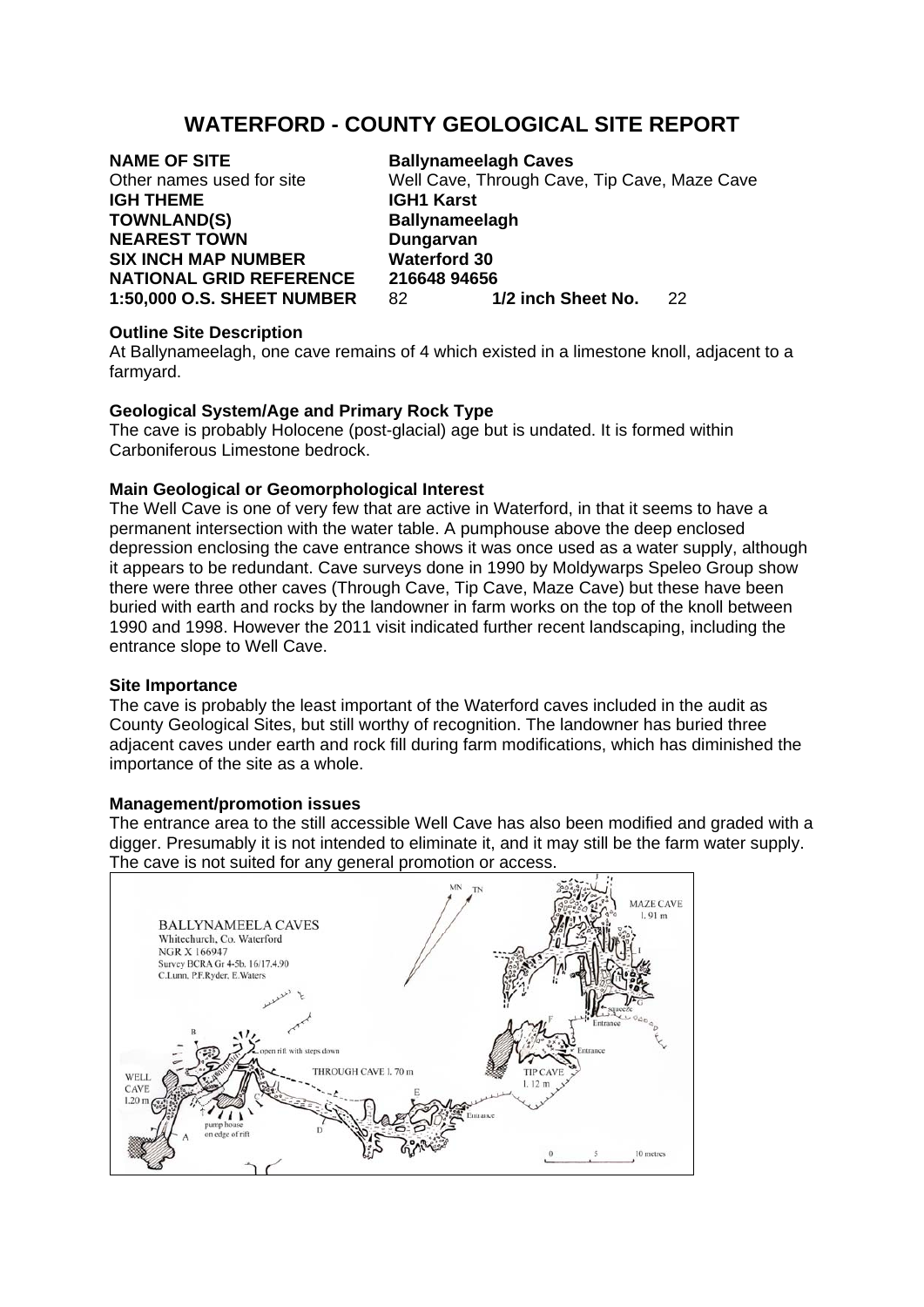





The earth fill covering Tip Cave and Maze Cave.



The entrance to Well Cave. The deep water inside Well Cave.



The landscaped entrance to Well Cave. The earth fill over Tip Cave and Maze Cave.